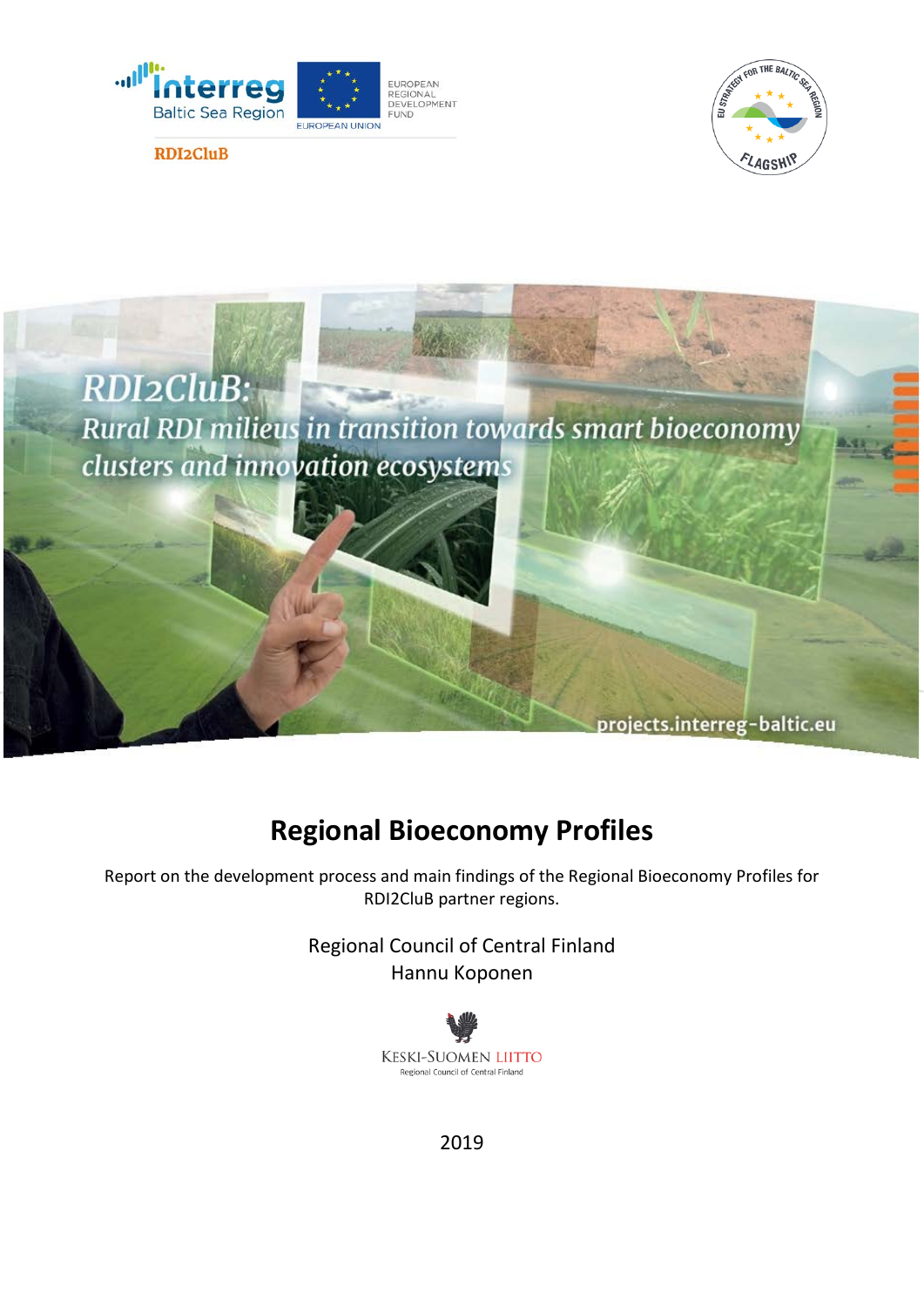



### Content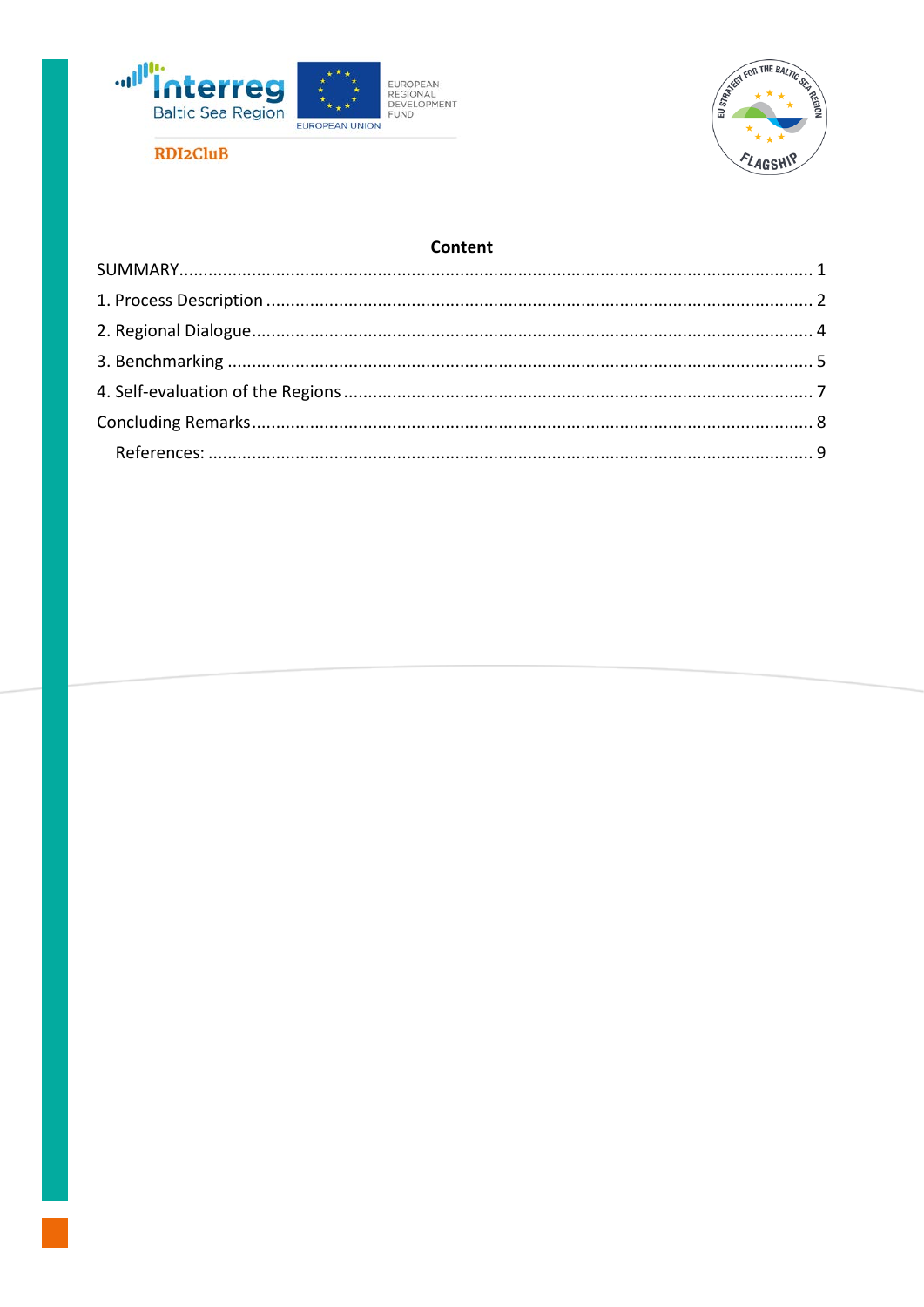





## <span id="page-2-0"></span>**SUMMARY**

Bioeconomy happens on a regional level. On EU and national level, we have an increased demand on sustainable biobased solutions (EU bioeconomy strategy 2012, update 2018). Simultaneously, Baltic Sea Region has high potential for bioeconomy. This has been identified on national bioeconomy strategies of various BSR states. In order to fulfill these expectations, we need more comprehensive understanding on regional bioeconomies, their strengths and weaknesses. In order to promote the trans-regional cooperation, a comprehensive and comparable approach to bioeconomy is required.

The work in RDI2CluB on bioeconomy profiles relies on the existing work conducted in BERST project (BioEconomy Regional Strategy Toolkit, FP 7 2013-2015). In RDI2CluB, the existing BERST tool was further developed to map the strengths and weaknesses of the regions' bioeconomy. After this we integrated our tool to existing EU wide tools; eye@Ris3 and S3 platform tool for benchmarking regional structures. This procedure enabled us to go further in benchmarking the best bioeconomy regions.

As an outcome from this process, regional bioeconomy profiles were created for participating regions. These were further developed by the regional experts to ensure contextual understanding in interpretation of the results. Regional statistics on bioeconomy are now available on NUTS 3 level (Estonia, Finland, Latvia, Norway) and on NUTS 2 level (Poland). Users of the tool can compare the corresponding region to national level average, or selected benchmarking region.

These bioeconomy profiles revealed not only the potential of the regional bioeconomies, but also an urgency to further develop bioeconomy related statistics. We need reliable and comparable data on bioeconomy on regional level for evidence-based strategic planning.

Though bioeconomy has different strengths region per region based on the raw material availability, the history of the region, and presence of the R&D&I, similar features were found. RDI2CluB regions are all sparsely populated, meaning that the availability of skilled labor force must be considered when further developing regional bioeconomy. Another drastic feature is the establishment and presence of R&D&I network, with close connection to existing business on the region.

Presence of the bioeconomy strategy and strong political commitment on bioeconomy development is an essential part of the regional development. This requires also a support from the national and EU level. National bioeconomy strategies should reflect the regional strengths and potential.

Regional bioeconomy profiles can be found from the rdi2club.eu website.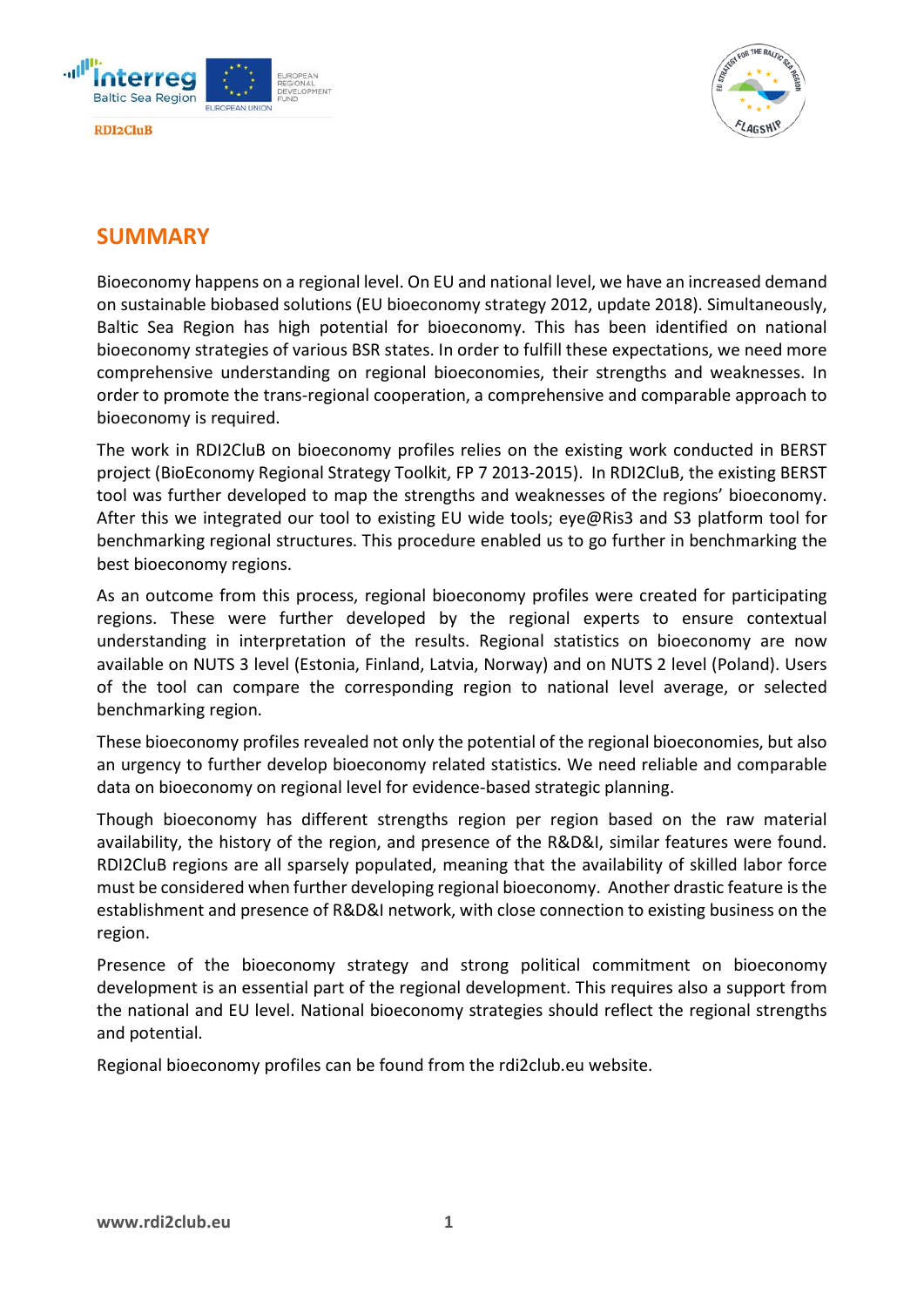



# <span id="page-3-0"></span>**1. Process Description**

Bioeconomy profiles (GoA 2.1) are a base for the future work in the project. Bioeconomy profiles will provide information for regional level actions and trans-regional joint action plans (GoA 2.2). The work was conducted on RDI2CluB project milestones 1-2 (10/17-9/18).

After the tendering process for external expertise, the regional level data collection was conducted. The data collection was organized via the regional partners (Central Finland (PP2), Hedmark County Council (PP5), Świętokrzyskie Voivodeship (PP8) and Foundation for Education and Social Dialogue PRO CIVIS (PP9), Vidzeme Planning Region (PP11), and Stockholm Environment Institute Tallinn Center (PP12). Data was collected, not only from the regions involved on RDI2CluB, but also from other NUTS 2 and 3 regions from corresponding countries.

- FI NUTS 3 (19 areas)
- NO NUTS 3 (19 areas)
- PL NUTS 2 (16 areas)
- EE NUTS 3 (5 areas)
- LV NUTS 3 (6 areas)

Statistical data was organized using the same methodology as used in BERST-process. Bioeconomy key sectors were summed up into following categories:

- Biomass availability
- Infrastructure
- Land use
- Quality of the workforce
- Demographics
- Cluster size
- Employment structure
- Innovation

After the regional data collection was completed, external expert created regional profiles based on this data. The core of these regional profiles is the Bioeconomy readiness wheels (Figure 1) and detailed comparison of the bioeconomy sectorial employment and economic variables from regional to national averages. These regional profiles were evaluated by the regions and regions contributed to the profile development by providing information on regional recommendations for further development of the bioeconomy.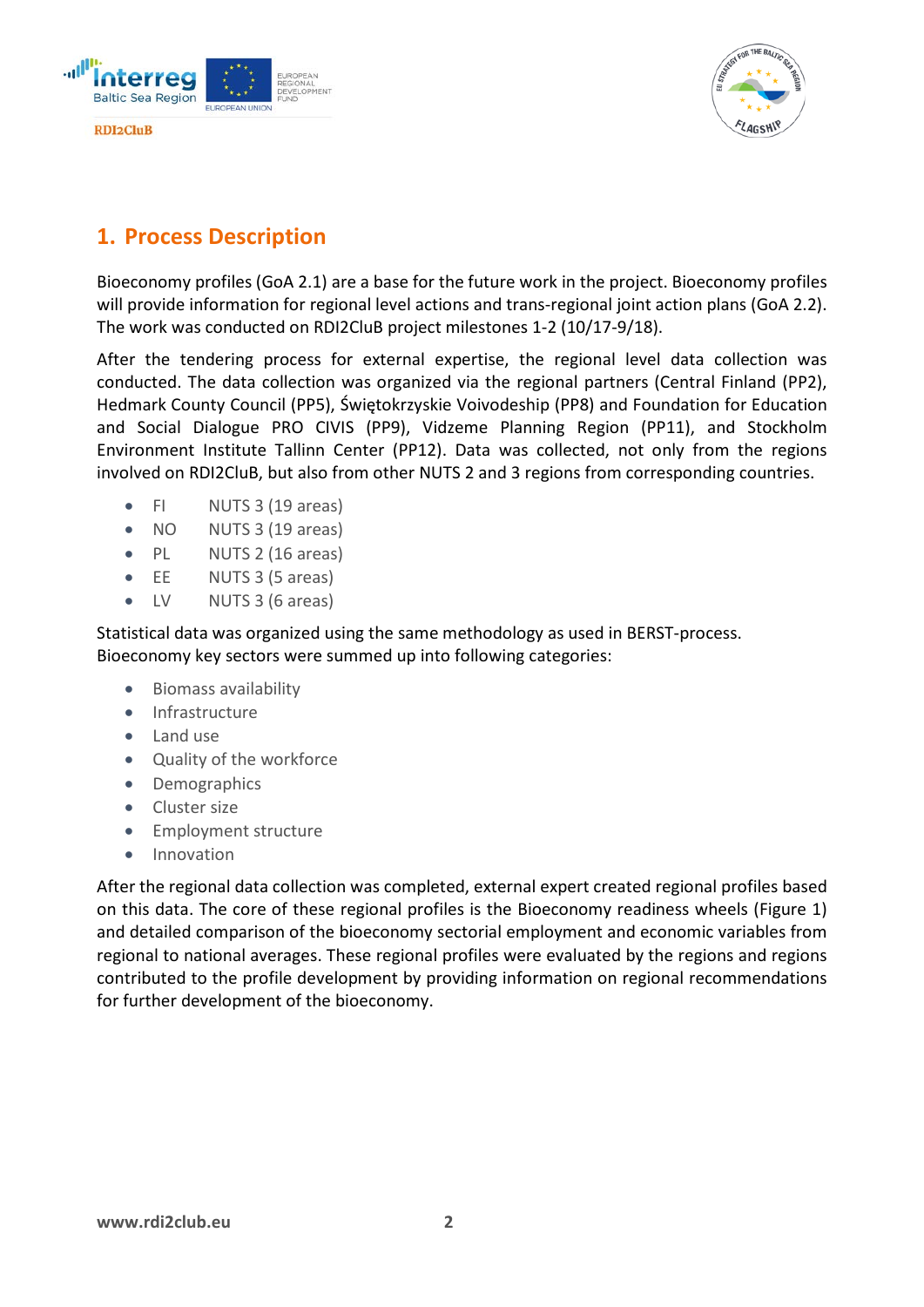





Figure 1. Bioeconomy readiness wheel (Left: Vidzeme, Latvia; Right: Hedmark, Norway)



Figure 2. Example of employment of bioeconomy sectors (Świętokrzyskie Voivodeship, Poland).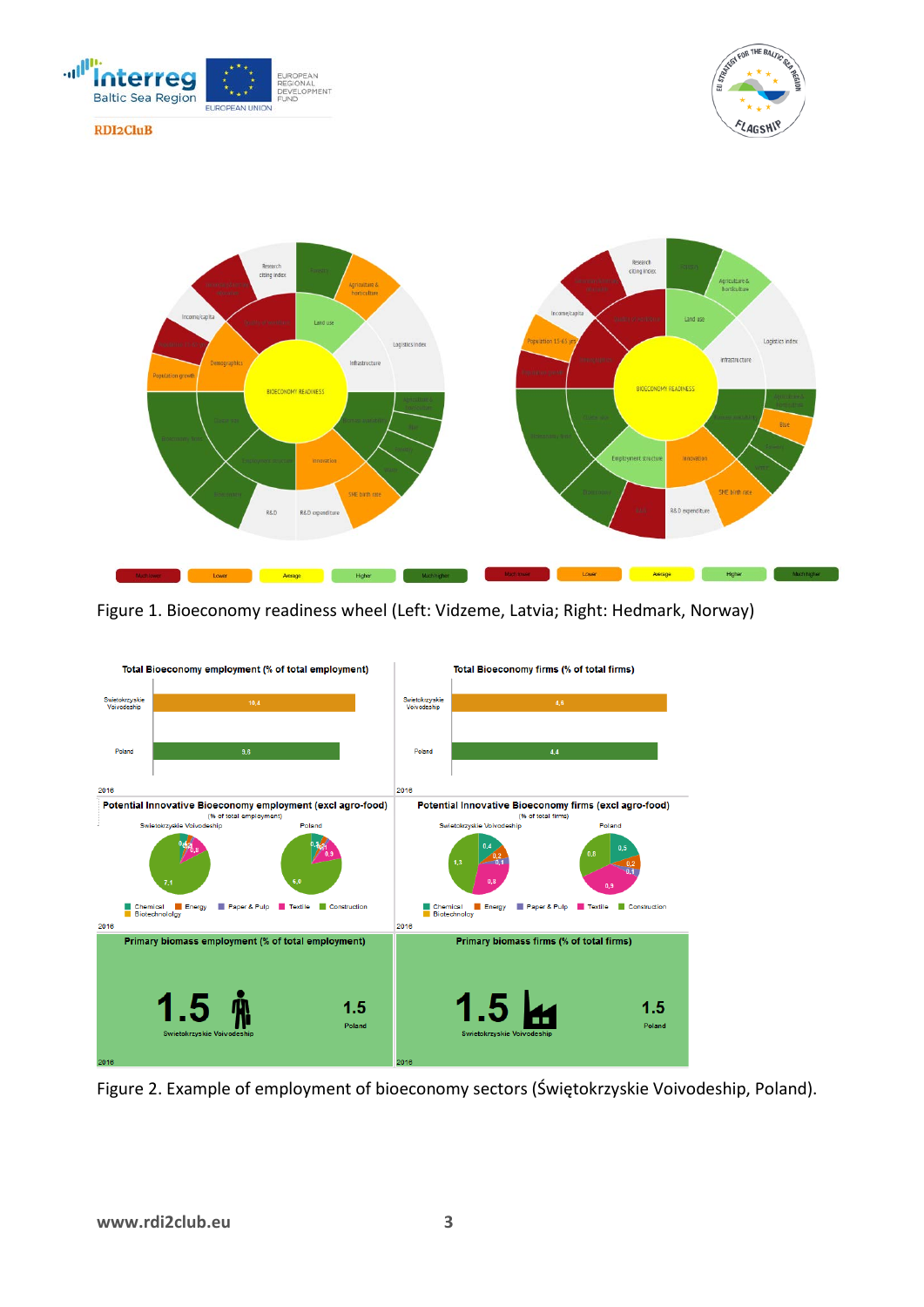



# <span id="page-5-0"></span>**2. Regional Dialogue**

Regions organized stakeholder workshops to study their results in more detailed. Based on these regional analyses, the regional expertise was included into the profiles. This included especially dialogue in recommendations for the further development of the bioeconomy. These discussion forums served also as a base for GoA 2.2., Joint action plan development of corresponding regions.

**Regional workshops** concluded, that these kinds of regional profiles could serve as a good tool for a region to show their potential in bioeconomy for outsiders. In addition, internal discussion on regional bioeconomy performance is useful. The bioeconomy development should be based on the strengths and potential, and for this purpose bioeconomy profiles can offer a solution. However, data interpretation must happen on regional level. The bioeconomy profile and the comparison to other regions could act as a base for regional development in bioeconomy.

Here are some examples (direct comments) from the regional dialogue workshops:

- Bioeconomy regional profiles are useful for branding the region
- The level of the data is very general; it does not show the real potential but more a stateof-the art. E.g. in agriculture not only the volume, but the crop type defines the value.
- Various sectors relevant for the regions are missing, since no data available; Nature tourisms, recreation and non-wood products (berries etc.). Bioeconomy service sector is completely missing from this analysis. It is very likely that especially this sector will boost in BSR region in the future.
- Bioeconomy profile can help identification of regional importance of the bioeconomy. It is a good tool when arguing for the development of a regional bioeconomy.

Based on the regional profiles, each region conducted a **SWOT analysis** on bioeconomy possibilities. This work was conducted during the transnational workshop in Estonia (June 2018). The purpose of this exercise was to reveal the possible similarities on regions' bioeconomy development. Based on these regional remarks, each region started to further develop their regional Joint Action Plans (JAPs). Regional SWOT analysis were collected together to show the similarities in bioeconomy development in RDI2CluB regions (Table 1).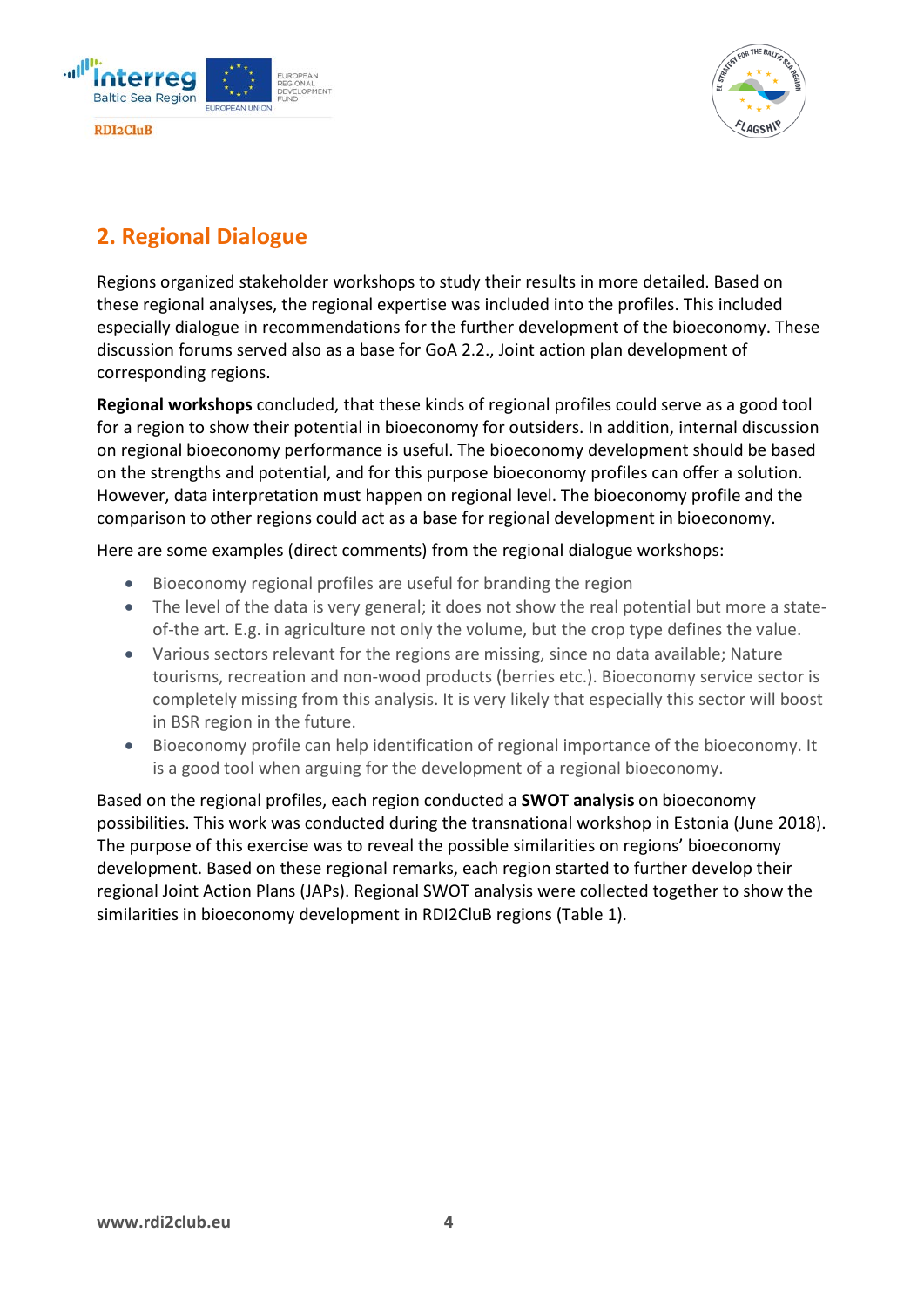



Table 1. Common features in RDI2CluB regional bioeconomy development

| <b>Strengths</b>                                                                                                                                                                                                                              | Weaknesses                                                                                                                                                                                                                                                 |
|-----------------------------------------------------------------------------------------------------------------------------------------------------------------------------------------------------------------------------------------------|------------------------------------------------------------------------------------------------------------------------------------------------------------------------------------------------------------------------------------------------------------|
| Existing high activity in bioeconomy; wood,<br>agriculture etc., serves as a good base to<br>start further development.<br>potential sectors,<br>especially<br>New<br>construction sector.<br>Good quality of the biomass.                    | Low activity in novel sectors and/or<br>traditional mind-set in development.<br>R&D&I – low innovation activity and/or low<br>level of transformation of innovations to<br>business.<br>Low attractiveness of the region to new<br>branches of bioeconomy. |
| <b>Opportunities</b>                                                                                                                                                                                                                          | <b>Threats</b>                                                                                                                                                                                                                                             |
| R&D possibilities to create innovative firms<br>Various biobased resources; lakes, food<br>sector, nature services.<br>Circular economy in bioeconomy.<br>Collaboration and cooperation between<br>research institutes and with the business. | Decreasing population-> lack of (qualified)<br>workforce.<br>Lack of political commitment on national<br>and/or regional level endangers further<br>development of bioeconomy.                                                                             |

## <span id="page-6-0"></span>**3. Benchmarking**

Benchmarking the interesting regions is one of the main uses of the regional bioeconomy profile tool. For that purpose, the regions performed an exercise, where they compared their own region to another region with the tool. The partners in regional authority role conducted this work on behalf of the regional triple helix team. Regions did comparison to more advanced region (Biobased Delta), and then to another RDI2CluB region.

**Biomass availability** plays an important role. In RDI2CluB regions, biomass is available (wood and/or agro), but in many cases the higher-level processing is missing. The bioeconomy development of the RDI2CluB regions is connected to the biomass available in the region. Also, the regions have a historical "backpack", the processing has a long history. In some cases, this dates back centuries, and the updating of the processes end products has not been a necessity yet. In Biobased Delta, the development is more influenced by the "bio-boom", the alternative renewable raw materials are replacing the old fossil-based industry. The raw materials in Biobased delta are imported from abroad (or from other regions), and the bioeconomy is higher level processing of selected raw materials.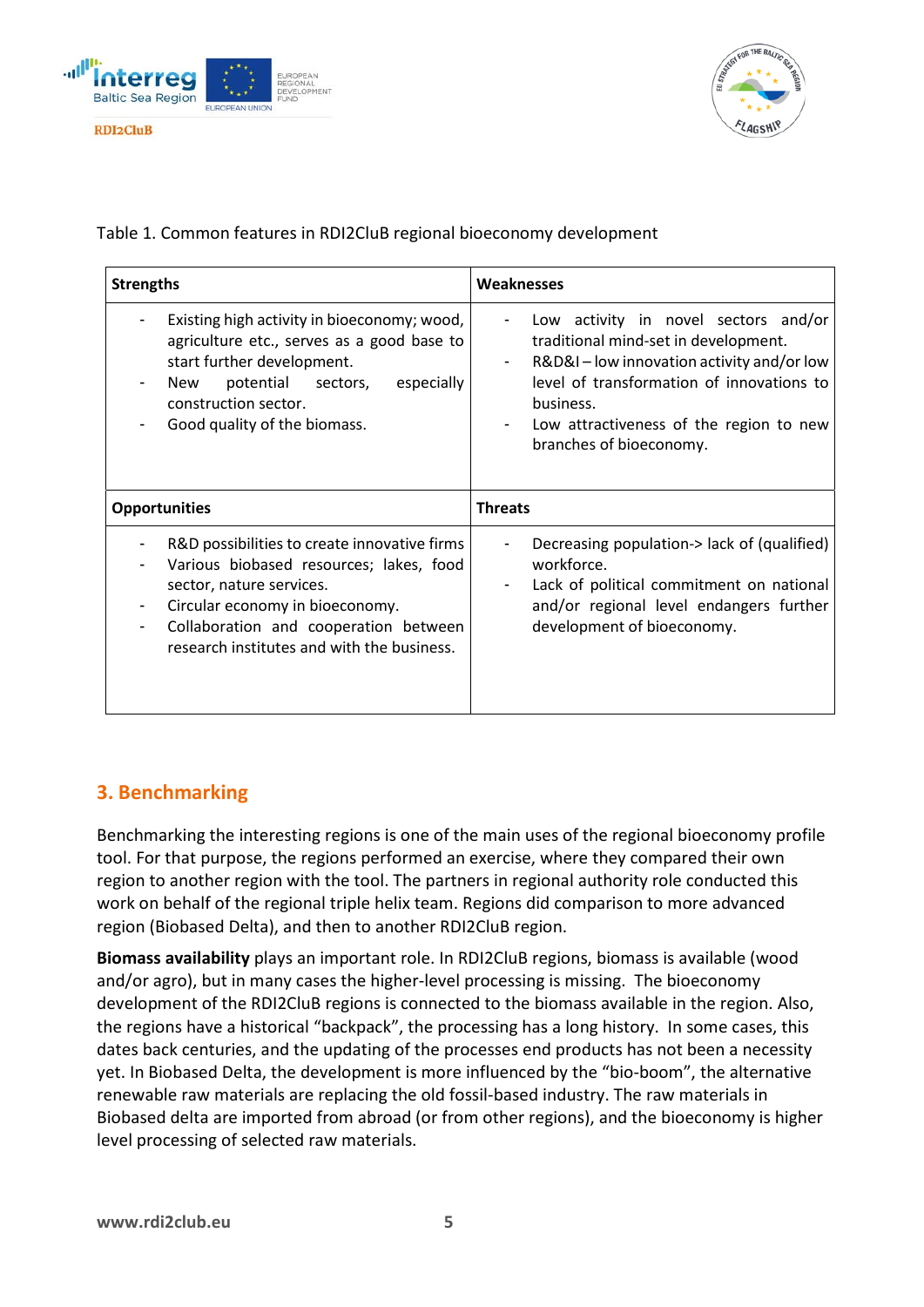



Biomass production per land area used and **biomass value** should be increased. Biobased Delta has higher value crops and higher productivity. RDI2CluB regions are located on more northern latitudes, meaning that the productivity may not reach such high yields as in the Netherlands. In the Netherlands, where the availability of the land is an issue, unlike in RDI2CluB regions, the development has been more favorable towards new technological applications. There is a potential for utilizing novel technologies in primary production on RDI2CluB regions.

Most of the regions highlighted the **bio-chemistry and biotechnology** as areas to be developed. The firms in these sectors in RDI2CluB regions are relatively small. This of course show the potential to grow in these sectors, but the growth requires knowledge, investments and innovations. In bioeconomy, the long-term commitment on development is a necessity. "We need to continue working to enforce the R&D employment and Finance" as stated in RDI2CluB internal benchmarking. When replacing a fossil-based product, or a process, with a biobased one, high-level R&D is required to make the new biobased product as good quality as the replaced product had. Biobased Delta has actively searched for companies to establish in the area and is very actively utilizing funding from different sources to increase the areas key players knowledge. Networking with the leaders in bioeconomy, and building cooperation is a key lesson on this topic for the RDI2CluB regions.

**Skilled labor** was highlighted. "Education level and population growth parameters are two significant weaknesses in connection to availability of qualified or able to learn workforce at the present and in forthcoming decades". This has quite an important link to higher added value processing. Without high level R&D, there is no new innovations. Majority of the RDI2CluB regions have declining population growth. This is a challenge, especially since the aging of the population means less skilled labor force in the regions. How to increase the knowledge, when the skilled people are moving away? The present skills of the employees, and the future skills that are required, are essential to identify. This is not only for the companies' point of view, but also for the educational institute's point of view. Training the skilled labor force will result in a higher employment rate and thus is beneficial for the region's economy. RDI2CluB regions have multiple solutions for this; universities of applied sciences and other organizations on applied science in bioeconomy can create a platform for bio-focused R&D. Networking and mutual learning between the regions with similar challenges can build the capacity to increase the knowledge, and as it best, also offers new business opportunities between the regions.

Regions in RDI2CluB project have agreed to create a **joint innovation hub**. This answers to especially the recognized need to support innovations in SMEs. Though the regions are different, they can help each other by connecting regional innovators and innovation incubators in bioeconomy. Lesson learnt from Biobased Delta is the cooperation. In RDI2CluB case, the trans-regional cooperation among the various stakeholders enables the further increase of bioeconomy innovations and the access to markets.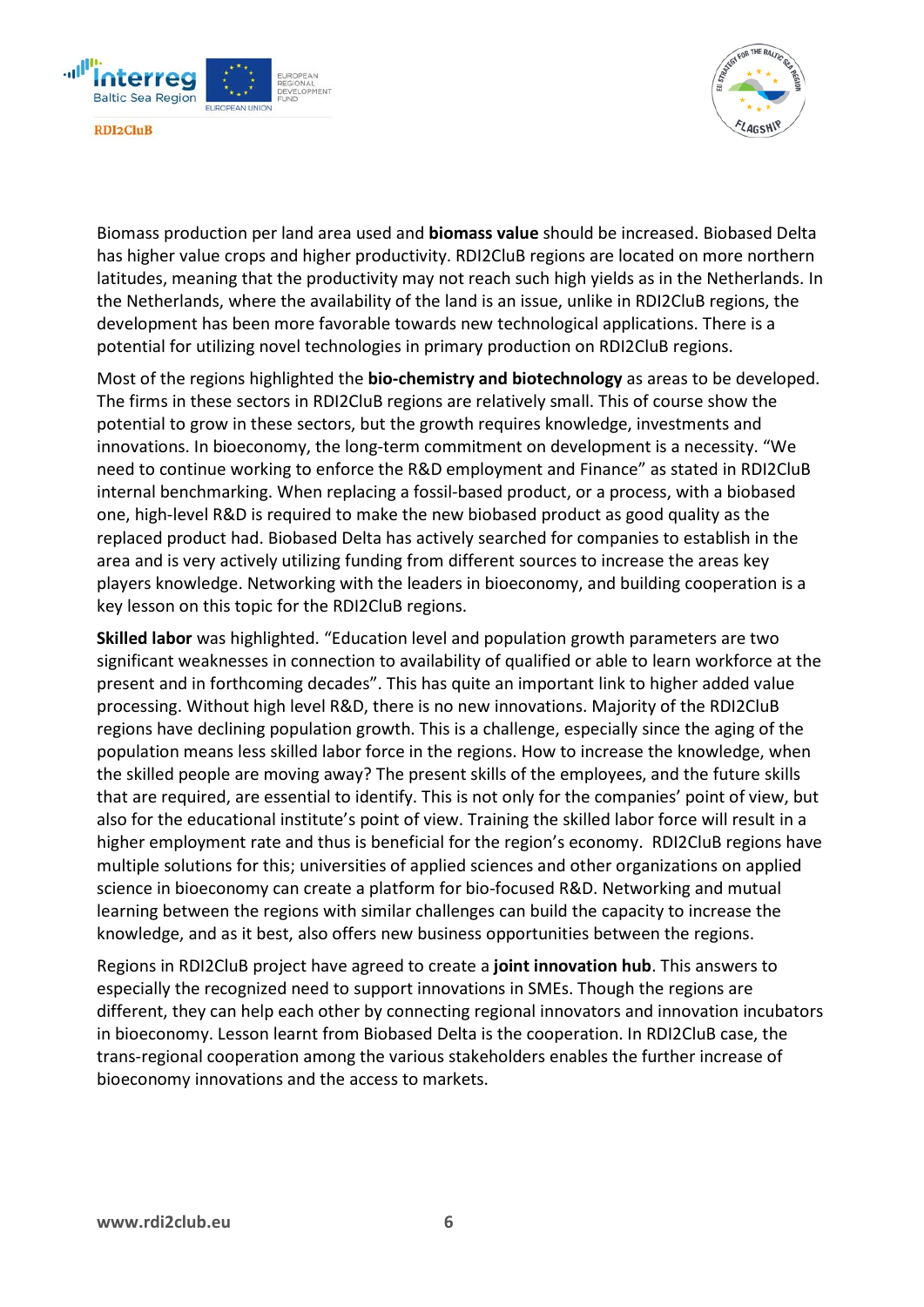



# <span id="page-8-0"></span>**4. Self-evaluation of the Regions**

Regional Bioeconomy Profiles were seen as a useful tool for describing regional bioeconomy. Comparison to national level showed the strengths of a region, but also requires further analysis. Due to the national level comparison, the sectors, that are specific to a region and do not have such importance on national level, seem to dominate the tables and figures of a region even when it has very minor impact on regions bioeconomy. This is the reason why the interpretation of a profile must be done with solid knowledge on regions realities. Local level knowledge is also a key to successful transformation of the bioeconomy regional profile findings into concrete actions.

The recommendations were described as "generic". However, simultaneously the need for future orientation was raised up. In general, a lack of timelines in specific bioeconomy sector was a weak point of a regional profile. On the other hand, the follow-up discussions and workshops, provided important information from the stakeholders on this. Regional profiles are a start-point of regional level discussions with the stakeholders. The collection of the data was seen beneficiary for a region. The tables and figures of the regional bioeconomy profile were seen informative and easy-to-digest.

Data gathering and reliability of the data was a challenge. Country level data estimates on regional level do not provide precise enough information. We need regional level data gathering. Lack of biobased economic data on certain specific sectors, like construction or chemical industry makes it hard to estimate the importance of these sectors on overall bioeconomy. In case of innovation potential, the overall activity on R&D (personnel, turnover, companies) does give an idea on total innovation activity but may not reflect that on bioeconomies point of view.

Regions define their bioeconomies in different ways, and this can create challenges on transregional dialogue. This is also true inside the regions. When discussing bioeconomy, we need to first have a common understanding on the terminology.

All the regions saw bioeconomy profile as prominent way for a dialogue between different stakeholders. A triple-helix partnership of the project partners on regional level enables deeper dialogue. Regional dialogue workshops were seen as good forum for further discussions in preparation of the Joint Action Plans, and other bioeconomy related regional cooperation models.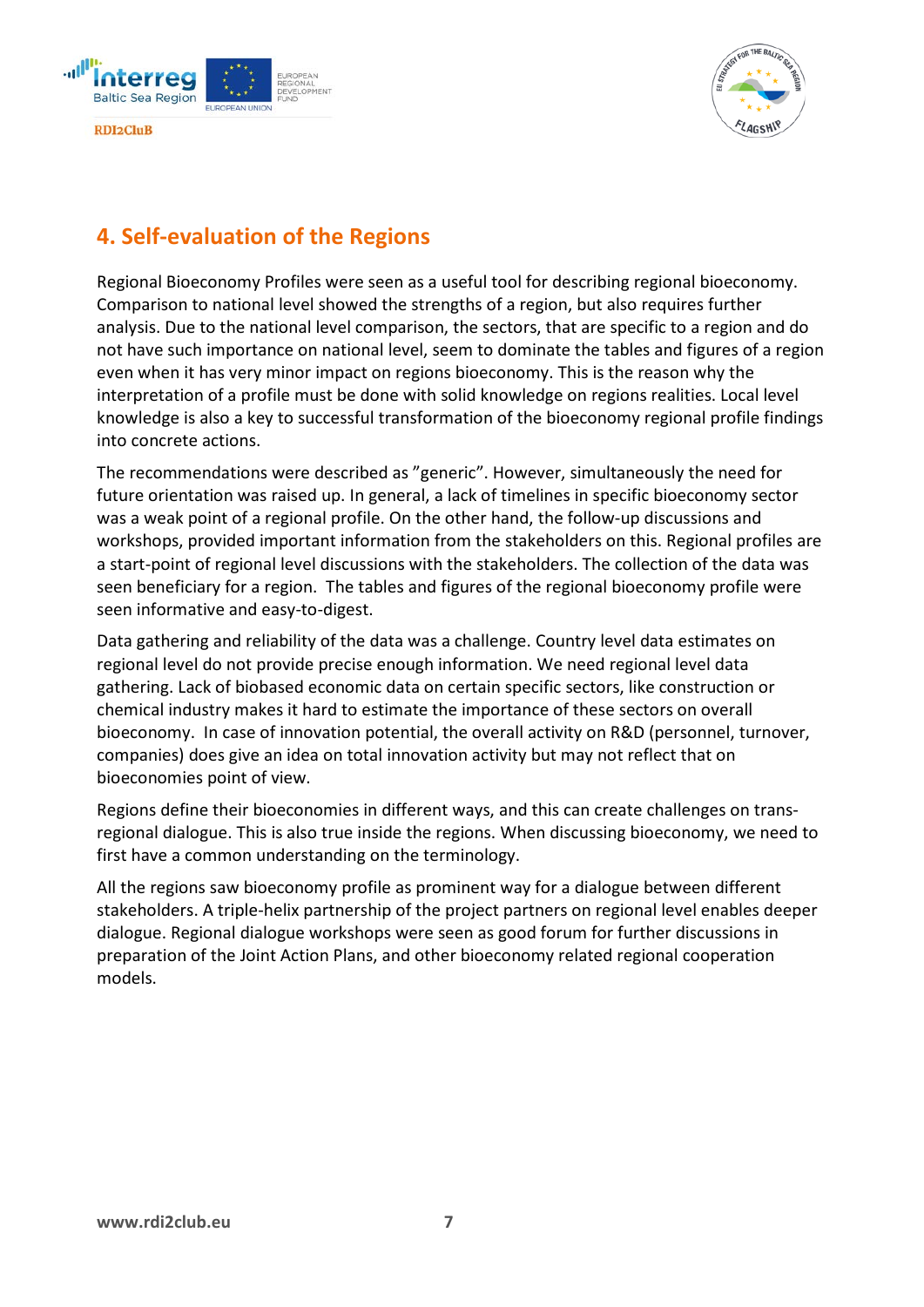



# <span id="page-9-0"></span>**Concluding Remarks**

The conclusions of Regional Bioeconomy Profiles development process can be summarized to the following points.

- **1.** Regional Bioeconomy Profiles are useful for regional developers, when they further develop their regional bioeconomy strategies.
- **2.** Bioeconomy is defined differently region per region. This creates challenges on regional and trans-regional dialogue and data comparison.
- **3.** Bioeconomy statistics need to be further developed on regional and national level. Especially on sectors, where fossil- and biobased economies are parallel, e.g. in energy and building sector, the opportunities to identify biobased jobs and added value should be further developed.
- **4.** Sectorial approach is working well when dealing raw materials, land use and other traditional regional parameters. When dealing the level of innovations, research and development, we need to create more detailed analysis based on the regional level expertise.
- **5.** Bioeconomy profiles act as a start point for regional bioeconomy strategy work. For this purpose, we also need long time datasets, to understand the regional trends in bioeconomy.

On EU Bioeconomy strategy update (10/20018), the importance of regional and national level bioeconomy strategies was highlighted. There is an increasing interest to create a database of indicators for national and regional bioeconomy monitoring. Joint Research Centre (JRC) has these kinds of activities, simultaneously with various national and transnational projects (e.g. Swedish regions activity in bioeconomy statistics collection, Biomonitor, MontBioeco, Boost4Bio etc.) A base of a strategy is the understanding of the current status of a bioeconomy. Also, a clear result from this work is, that we need not only national level data, but also regional level datasets in bioeconomy. Bioeconomy is very much linked to regional development, especially via S3 strategies.

Further work is required especially on statistical tools; current NACE coding system does not support the identification of bioeconomy activities. The most problematic sectors include building, chemical industry and energy. These three sectors are also the most crucial ones in transition to fossil-free era – so it is of uttermost importance to develop national and regional data to show the growth of bioeconomy in these sectors.